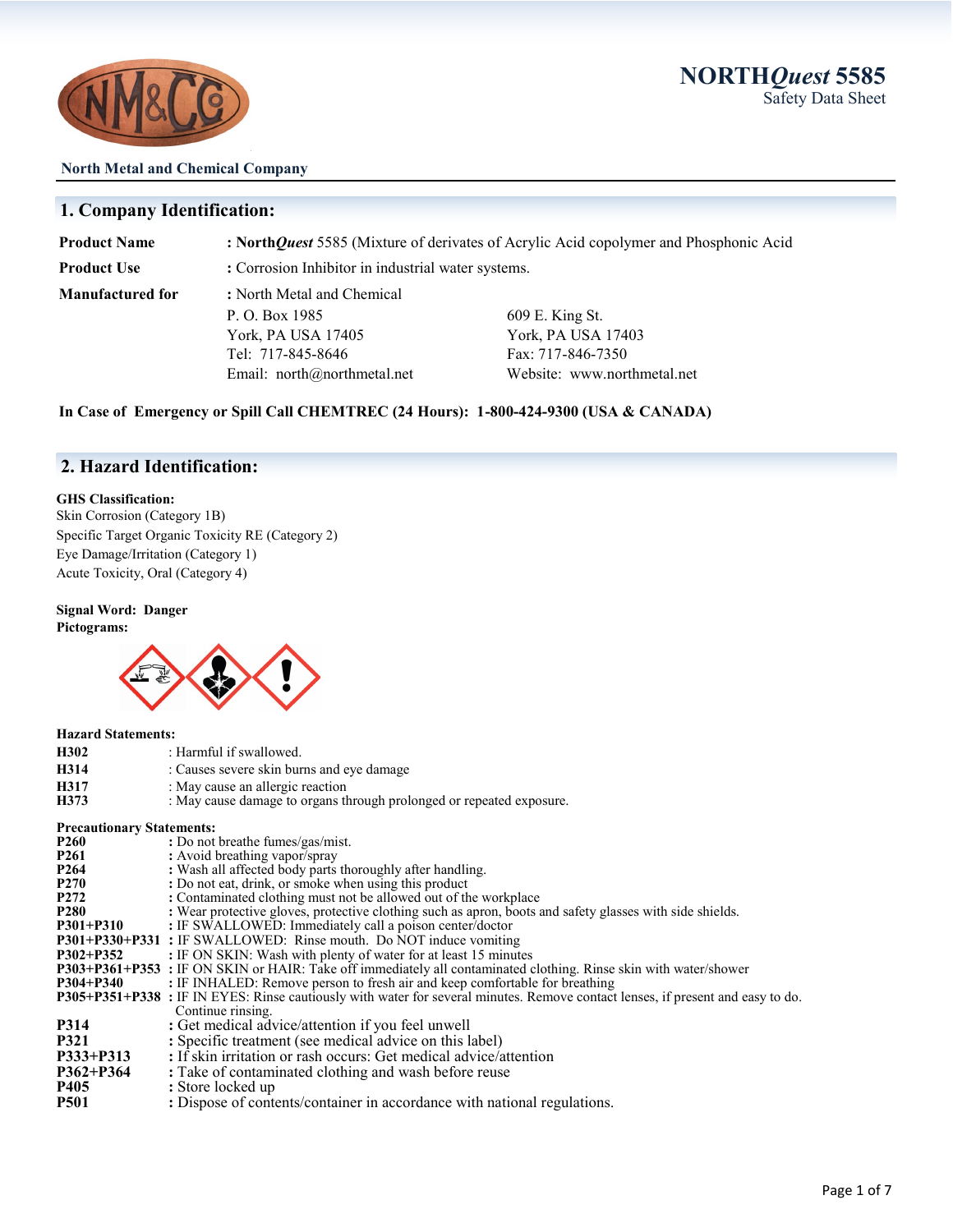# **3. Composition/Information on Ingredient:**

| <b>Chemical Name</b> |  | : Mixture of derivatives of Acrylic Acid copolymer and Phosphonic Acid |  |  |
|----------------------|--|------------------------------------------------------------------------|--|--|
|                      |  |                                                                        |  |  |

- **Chemical Family :** Phosphonates
- **CAS# : 23783-26-8**

**Chemical Formula :** N/A

| Substance:                  | <b>CAS Number:</b> | Compo. $(\% )$ |
|-----------------------------|--------------------|----------------|
| Phosphonic Acid Derivatives | Proprietary        | $10 - 30\%$    |
| Acrylic Acid Derivatives    | Proprietary        | $10 - 30\%$    |
| Phosphorous Acid            | 10294-56-4         | $1 - 5\%$      |
| Phosphoric Acid             | 7664-38-2          | $< 1\%$        |
| Water                       | 7732-18-5          | Proprietary    |

# **4. First Aid Measures:**

| <b>Eyes</b>       | : Immediately flush eyes with running water for at least 30 minutes. Remove any contact lenses and open<br>widely. If irritation persists, seek medical aid/attention immediately and bring these instructions.                              |
|-------------------|----------------------------------------------------------------------------------------------------------------------------------------------------------------------------------------------------------------------------------------------|
| <b>Skin</b>       | : Immediately remove contaminated clothing. Rinse immediately with plenty of water. Continue to rinse<br>for at least 30 minutes. Get medical attention if irritation persists.                                                              |
| <b>Ingestion</b>  | : Never give anything by mouth to an unconscious person. Do not induce vomiting. If vomiting occurs,<br>the head should be kept low so that the vomit does not enter the lungs. Get medical attention. Rinse<br>mouth thoroughly with water. |
| <b>Inhalation</b> | : Move affected person to fresh air and keep warm and at rest in a position comfortable for breathing. Get<br>medical attention if any discomfort continues.                                                                                 |

**PPE for first responders :** Gloves and safety goggles are highly recommended.

### **5. Fire Fighting Measures:**

| Flash Point $(°C)$                                | : Not available.                                                                                                                                                                                                                                                                                                                                                                                                                                                                                         |
|---------------------------------------------------|----------------------------------------------------------------------------------------------------------------------------------------------------------------------------------------------------------------------------------------------------------------------------------------------------------------------------------------------------------------------------------------------------------------------------------------------------------------------------------------------------------|
| <b>Flammable Limits</b>                           | : Not available.                                                                                                                                                                                                                                                                                                                                                                                                                                                                                         |
| <b>General Hazard</b>                             | : The product is non-combustible. Irritating gases or vapors. This material will not burn until the water has<br>evaporated. Residue can burn                                                                                                                                                                                                                                                                                                                                                            |
| <b>Extinguishing Media</b>                        | : Water spray, foam, dry chemical powder or carbon dioxide. Appropriate for the surrounding<br>area.                                                                                                                                                                                                                                                                                                                                                                                                     |
| <b>Hazardous Combustion</b><br><b>Products</b>    | : Fire may cause evolution of corrosive vapors of phosphorous oxides, carbon oxides and nitrogen<br>oxides.                                                                                                                                                                                                                                                                                                                                                                                              |
| <b>Fighting Procedures</b>                        | : Cool exposed containers with water spray to prevent overheating. Evacuate area and fight fire from safe<br>distance or a protected location. Move fire-exposed containers, if allowable without sacrificing the safety<br>of the firefighters and others. If possible, firefighters should control run-off water to prevent<br>environmental contamination. Hazardous decomposition and combustion products such as oxides of<br>phosphorous, carbon and nitrogen can be formed if product is burning. |
|                                                   | Fire Fighting Equipment: Respiratory and eye protection are required for fire fighting personnel. Full protective equipment<br>(bunker gear) and self-contained breathing apparatus (SCBA) should be worn for all fires.                                                                                                                                                                                                                                                                                 |
| <b>Sensitivity to Static</b><br><b>Discharge</b>  | : Not sensitive.                                                                                                                                                                                                                                                                                                                                                                                                                                                                                         |
| <b>Sensitivity to</b><br><b>Mechanical Impact</b> | : Not sensitive.                                                                                                                                                                                                                                                                                                                                                                                                                                                                                         |

# **North***Quest* **5585** Safety Data Sheet

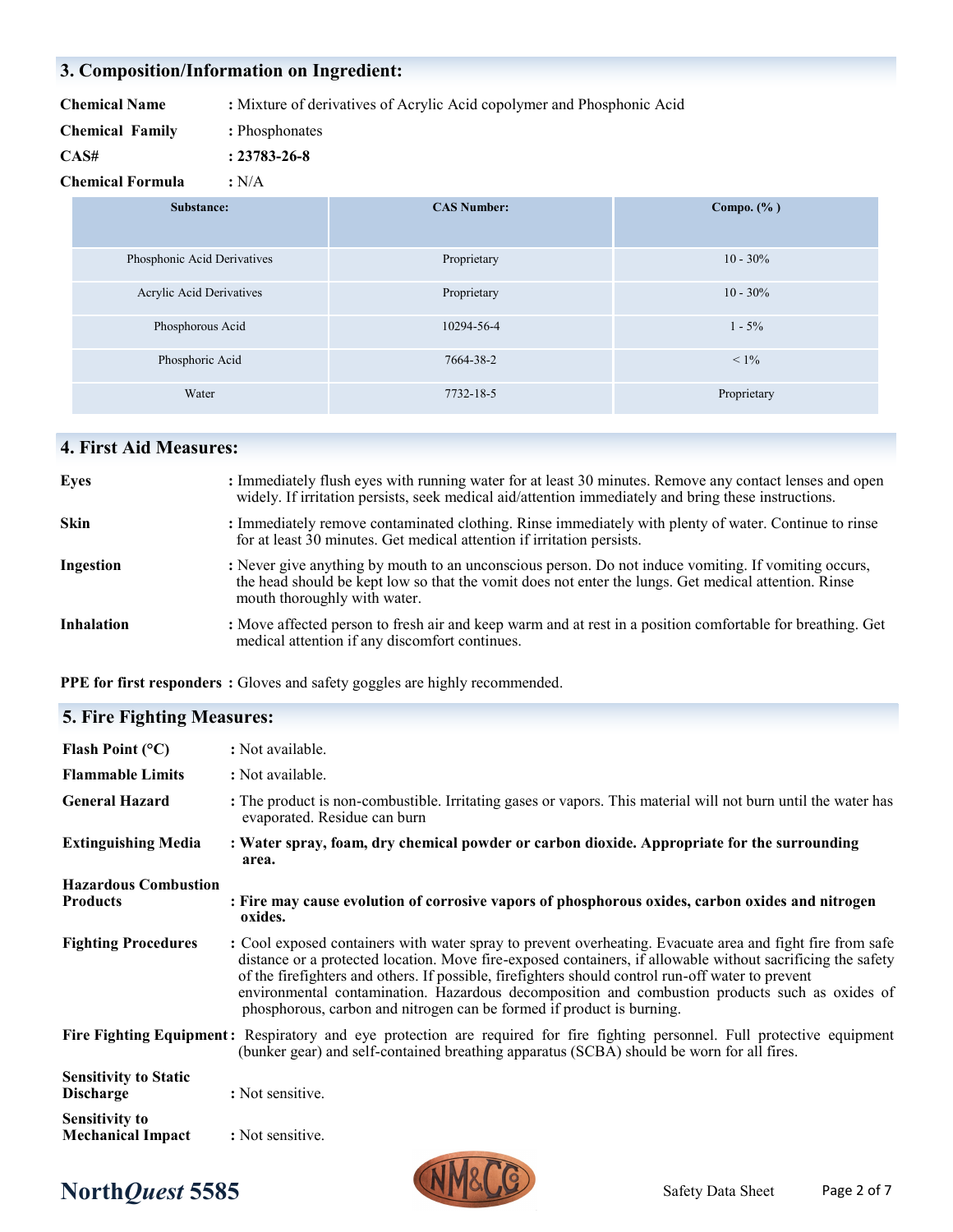### **6. Accidental Release Measures:**

| <b>Protective Gear for Personnel:</b> |                                                                                                                                                                                                                                                                                                                                                     |
|---------------------------------------|-----------------------------------------------------------------------------------------------------------------------------------------------------------------------------------------------------------------------------------------------------------------------------------------------------------------------------------------------------|
|                                       | For Small Spill : Safety glasses or chemical splash goggles, chemically resistant gloves (rubber), chemically resistant<br>boots, and any appropriate body protection to minimize direct contact to the skin. Wear respiratory<br>protection to avoid inhaling vapors.                                                                              |
|                                       | For Large Spill: Triple gloves (rubber and nitrile over latex), chemical resistant suit, boots, hard hat, full face mask/an air<br>purifying respirator (NIOSH approved). Self contained breathing apparatus must be worn in situations<br>where fumigant gas generation and low oxygen levels are a consequence of contamination from the<br>leak. |
| <b>Spill Clean-up Procedures:</b>     |                                                                                                                                                                                                                                                                                                                                                     |
|                                       | For Small Spill : In the event of a small spill, the spill should be absorbed with sand or contained with an absorbent pad<br>and placed in a properly labeled waste disposal container immediately. Do not let chemical/waste enter<br>the environment. Dispose as per instructions in section 13.                                                 |
|                                       | For Large Spill: In the event of a large spill, contain the spill immediately and dispose the spill/waste according to state,<br>federal, and local hazardous waste regulation. Do not let chemical/waste enter the environment.                                                                                                                    |
| Environmental                         |                                                                                                                                                                                                                                                                                                                                                     |
| <b>Precaution</b>                     | : Water spill: use appropriate containment to avoid run off or release to sewer or other waterways.<br>Land spill: use appropriate containment to avoid run off or release to ground.<br>General precaution: remove containers of strong acid, alkali and incompatible materials from the release<br>area.                                          |
| <b>Release Notes</b>                  | : If spill could potentially enter any waterway, including intermittent dry creeks, contact local authorities.                                                                                                                                                                                                                                      |

#### **7. Handling and Storage:**

## **Handling :** Use appropriate personal protective equipment as specified in Section 8. Handle in a well-ventilated area. Handle in a manner consistent with good industrial/manufacturing techniques and practices. Wash hands thoroughly with soap and water after use. Remove contaminated clothing and protective equipment before entering eating areas.

**Storage : Store in a cool, dry well-ventilated area. Keep containers closed when not in use. Keep containers**  isolated from incompatible materials/conditions such as heat and ignition sources. Protect against physical damage and check regularly for leaks.

#### **8. Exposure Controls and Personal Protection:**

**Engineering Controls** : Use appropriate engineering controls to minimize exposure to vapors/dust generated via routine use. Maintain adequate ventilation of workplace and storage areas. **Personal Protective Equipment : Eyes and face:** Wear safety glasses with side shields or face shield when handling this material. **Skin:** Avoid direct contact with skin. Wear chemically resistant gloves (rubber), apron, boots or whole

> chemically resistant bodysuit when handling this product. **Respiratory:** Avoid breathing vapor or mist. If risk of overexposure, use NIOSH approved respiratory protection equipment. If used, full face-piece replaces the need for face shield and/or chemical goggles. Consult the respirator manufacturer to determine the appropriate type of equipment for a given application.

**Work Hygienic Practices:** Facilities storing or using this material should be equipped with emergency eyewash, and a safety shower. Good personal hygiene practices should always be followed.

#### **Exposure Limits:**

| <b>Substance:</b> | CAS No.:  | <b>OSHA STEL</b> | <b>OSHA PEL</b> | <b>ACGIH TLV</b>  | <b>ACGIH STEL</b>  |
|-------------------|-----------|------------------|-----------------|-------------------|--------------------|
| Phosphoric Acid   | 7664-38-2 | N/A              | N/A             | mg/m <sup>3</sup> | $3 \text{ mg/m}^3$ |

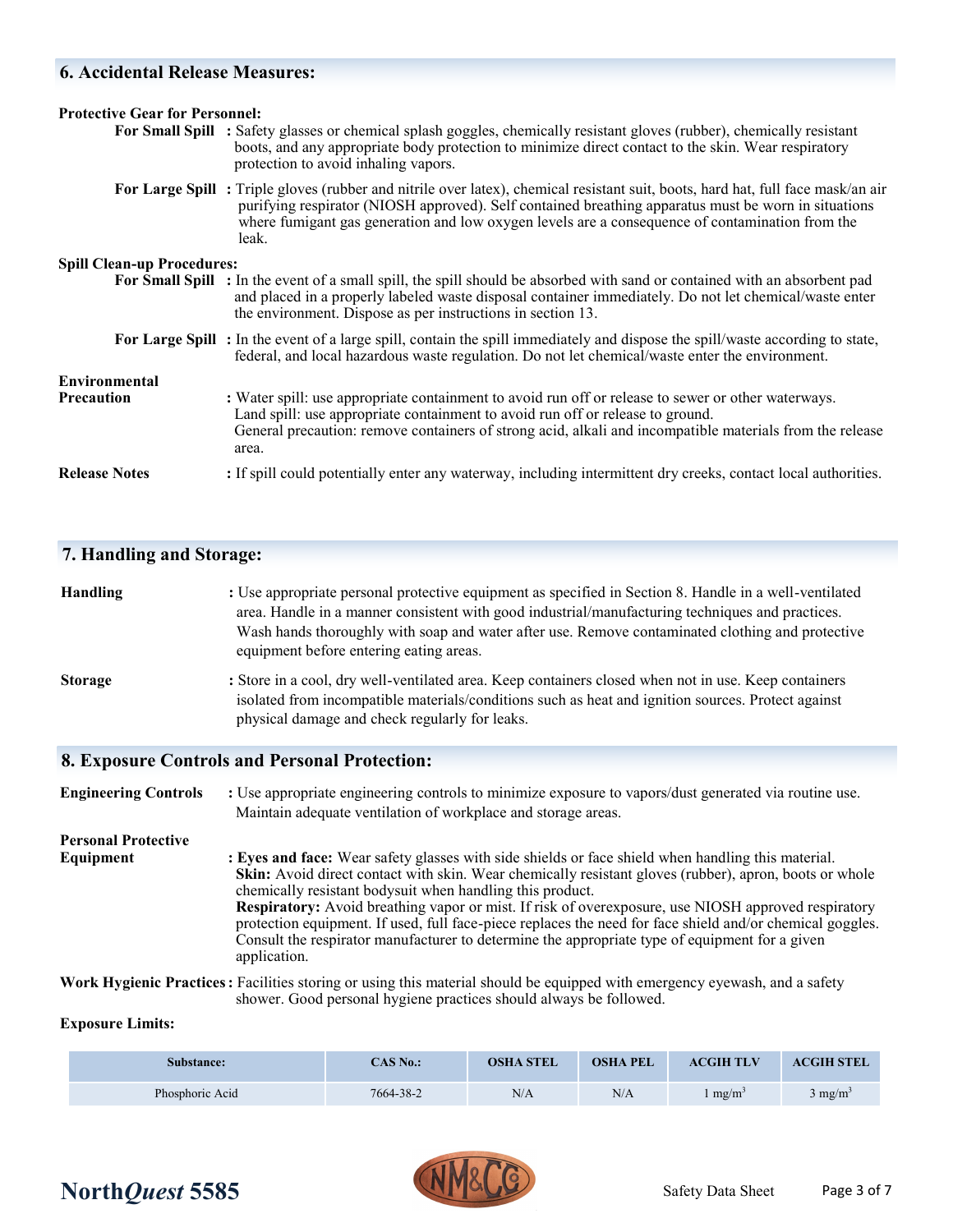# **9. Chemical and Physical Properties:**

| Appearance            | : Liquid                     | <b>Evaporation Rate</b>                | : Not available.    |
|-----------------------|------------------------------|----------------------------------------|---------------------|
| Odor                  | : Not available              | Lower Explosive Limit : Not available. |                     |
| <b>Odor threshold</b> | : Not available              | <b>Upper Explosive Limit</b>           | : Not available.    |
| Color                 | : Dark Amber Liquid          | <b>Vapor Pressure</b>                  | : Not available.    |
| $pH(1%$ Solution)     | $: 1.5 - 2.5$                | <b>Vapor Density</b>                   | : Not available     |
| <b>Melting Point</b>  | : Not available              | <b>Specific Gravity</b>                | $: 1.280 - 1.320$   |
| <b>Freezing Point</b> | : Not available              | <b>Solubility</b>                      | : Miscible in water |
| <b>Boiling Range</b>  | : Not available              | <b>Partition Coefficient</b>           |                     |
| <b>Flash Point</b>    | : Not available.             | n-octanol/water                        | : Not available     |
| <b>Viscosity</b>      | : max 100 cps $\omega$ 25° C | <b>Auto Ignition Temp.</b>             | : Not available.    |

# **10. Stability and Reactivity:**

| <b>Stability</b>                          | : The product is stable under recommended storage and handling conditions.                                                                                                                                                                                                                     |
|-------------------------------------------|------------------------------------------------------------------------------------------------------------------------------------------------------------------------------------------------------------------------------------------------------------------------------------------------|
| <b>Hazardous</b><br><b>Polymerization</b> | : Polymerization will not occur.                                                                                                                                                                                                                                                               |
| <b>Hazardous</b>                          | <b>Decomposition Products:</b> Phosphate, inorganic acids, oxides of phosphorous.                                                                                                                                                                                                              |
| <b>Materials to Avoid</b>                 | : Bases, amines, metals reducing agents, oxidizing materials. Violent reactions with Alkalis.<br>Incompatible with amines. Corrosive to metals in presence of moisture. Toxic gases released with<br>sulfites and metal salts of sulfides. Fire and explosion hazard in presence of oxidizers. |
| <b>Conditions to Avoid</b>                | : Avoid exposure to extreme temperatures, incompatible materials, flames, sparks and other sources of<br>ignition. Dangerous gases may be formed in confined spaces. May ignite or explode in contact with<br>combustible materials                                                            |

### **11. Toxicological Information:**

#### **Acute Oral Toxicity:**

LD50 Oral - Rat**:** No data available **Acute Inhalation Toxicity:** LC<sub>50</sub> Inhalation - Rat: No data available

#### **Acute Dermal Toxicity:**

LD<sub>50</sub> Dermal - Rat: No data available.

### **Corrosion/Irritation:**

| Corrosion/Irritation:<br>Skin<br>Eyes                                | : Irritant<br>: Corrosive                                                                                                                                                                                                                                                                                                                                          |                                                     |                                             |
|----------------------------------------------------------------------|--------------------------------------------------------------------------------------------------------------------------------------------------------------------------------------------------------------------------------------------------------------------------------------------------------------------------------------------------------------------|-----------------------------------------------------|---------------------------------------------|
| Carcinogenicity<br><b>Mutagenicity</b><br><b>Teratogenic Effects</b> | : No data available.<br>: No data available.<br>: No data available.                                                                                                                                                                                                                                                                                               | <b>Sensitization</b><br><b>Reproductive Effects</b> | : No data available<br>: No data available. |
| <b>Routes of Exposure</b>                                            | : Eyes, Skin, Inhalation, Ingestion                                                                                                                                                                                                                                                                                                                                |                                                     |                                             |
| <b>Potential Health Effects:</b>                                     |                                                                                                                                                                                                                                                                                                                                                                    |                                                     |                                             |
| Eyes                                                                 | : Acute Exposure: Aqueous solutions may cause burning and itching.<br>Chronic Exposure: Repeated or prolonged exposure to irritants may cause conjunctivitis.                                                                                                                                                                                                      |                                                     |                                             |
| Skin                                                                 | : Acute Exposure: Aqueous solutions may cause burning and itching.<br>Chronic Exposure: Repeated or prolonged exposure to irritants may cause dermatitis.                                                                                                                                                                                                          |                                                     |                                             |
| Inhalation                                                           | : Acute Exposure: Aqueous solutions have been reported to be corrosive to all mucous membranes.<br>Chronic Exposure: No data available.                                                                                                                                                                                                                            |                                                     |                                             |
| Ingestion                                                            | : Acute Exposure: Aqueous solutions have been reported to be corrosive to all mucous membranes.<br>Chronic Exposure: Administration of 50, 150, or 500 mg/kg/day for 24 months resulted in reduced body<br>weights and changes in liver, spleen kidney weights or weight ratios in the high dose group.<br>The no effect level was considered to be 150 mg/kg/day. |                                                     |                                             |

# **North***Quest* **5585** Safety Data Sheet

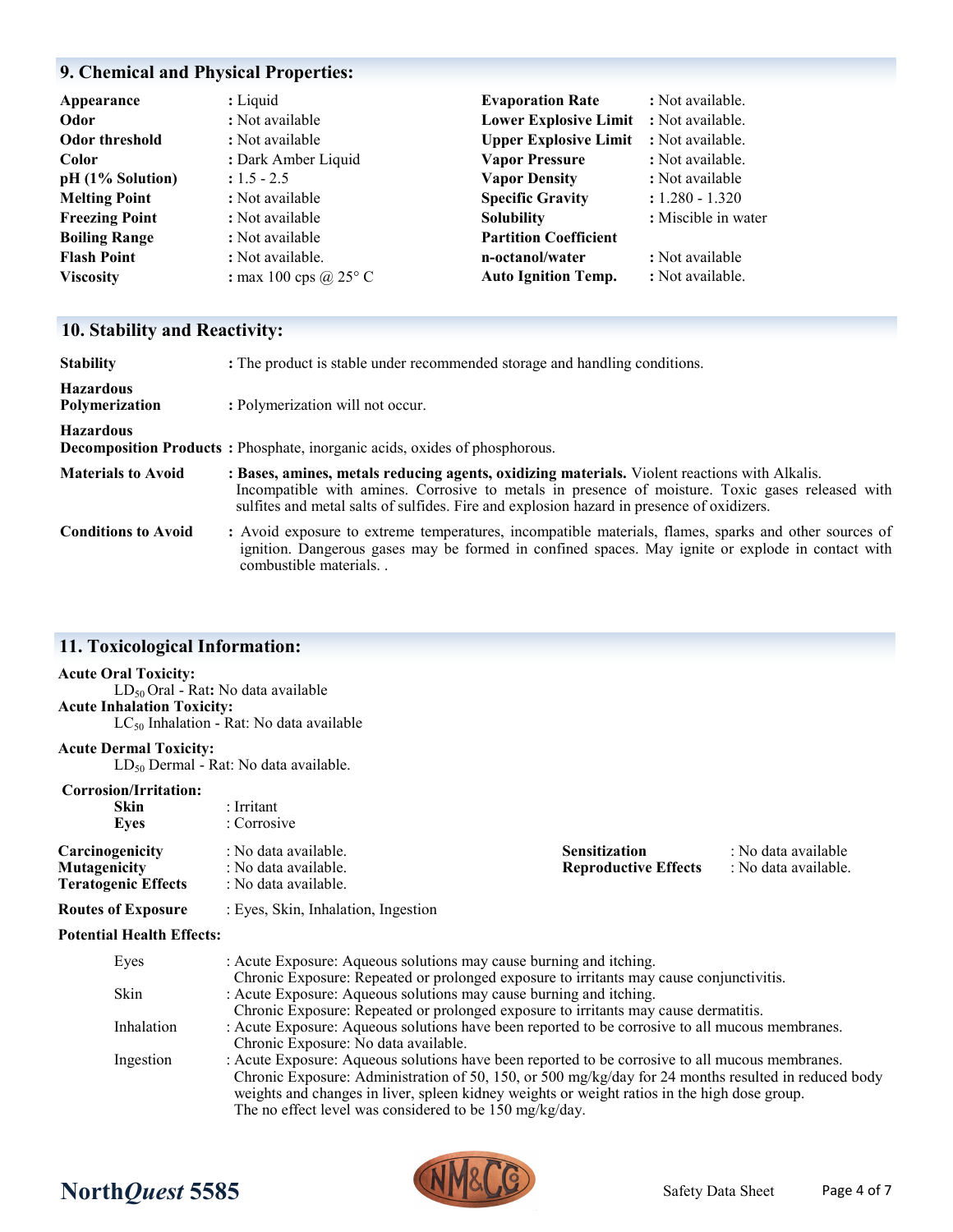# **12. Ecological Information:**

**All work practices must be aimed at eliminating environmental contamination.** 

| <b>Biodegradability in</b><br>Soil/Water                | : Inherently biodegradable                                                                                                                                                |
|---------------------------------------------------------|---------------------------------------------------------------------------------------------------------------------------------------------------------------------------|
| <b>Bioaccumulative</b><br><b>Potential</b>              | : No data available.                                                                                                                                                      |
| <b>Terrestrial Ecotoxicity</b>                          | : This material can be harmful or fatal to contaminated plants or animals, especially if large volumes are<br>released into the environments.                             |
|                                                         | <b>Aquatic Ecotoxicity (Hydroxyphosphono Acetic Acid):</b><br><b>Fish Toxicity:</b> LC <sub>50</sub> , 96 hours: $> 100$ mg/l<br>Aquatic Invertebrates: No data available |
| <b>Aquatic Plants</b>                                   | : No data available                                                                                                                                                       |
| <b>Mobility in Soil</b><br><b>Other Adverse Effects</b> | : No data available.<br>: No data available.                                                                                                                              |

### **13. Disposal Considerations:**

| <b>Disposal Method</b>  | : Dispose of waste at an appropriate waste disposal facility according to current applicable laws and<br>regulations. When handling waste, the safety precautions applying to handling of the product should be<br>considered                                                                                                                                                                              |
|-------------------------|------------------------------------------------------------------------------------------------------------------------------------------------------------------------------------------------------------------------------------------------------------------------------------------------------------------------------------------------------------------------------------------------------------|
| <b>General Comments</b> | : Absorb in vermiculite, dry sand, or earth and place into containers. Dispose of waste via a licensed<br>waste disposal contractor. Liquid material should be incinerated. Material absorbed onto sand or earth<br>should be disposed of as a solid waste in accordance with local regulations. Empty packaging may<br>contain product residues and due consideration should be given to proper disposal. |

### **14. Transport Information:**

| <b>Regulatory</b><br><b>Information</b> | <b>IIN No.</b> | <b>Proper Shipping Name</b>                                               | <b>UN Class</b> | Packing<br>Group | Label                       |
|-----------------------------------------|----------------|---------------------------------------------------------------------------|-----------------|------------------|-----------------------------|
| <b>US DOT</b>                           | 3265           | Corrosive Liquid, Acidic, Organic, N.O.S.<br>(Hydroxyphospno-acetic acid) | 8               | III              | Corrosive<br><b>Sticker</b> |
| <b>IMDG</b>                             | 3265           | Corrosive Liquid, Acidic, Organic, N.O.S.<br>(Hydroxyphospno-acetic acid) | 8               | III              | Corrosive<br>Sticker        |
| <b>IATA</b>                             | 3265           | Corrosive Liquid, Acidic, Organic, N.O.S.<br>(Hydroxyphospno-acetic acid) | 8               | III              | Corrosive<br>Sticker        |

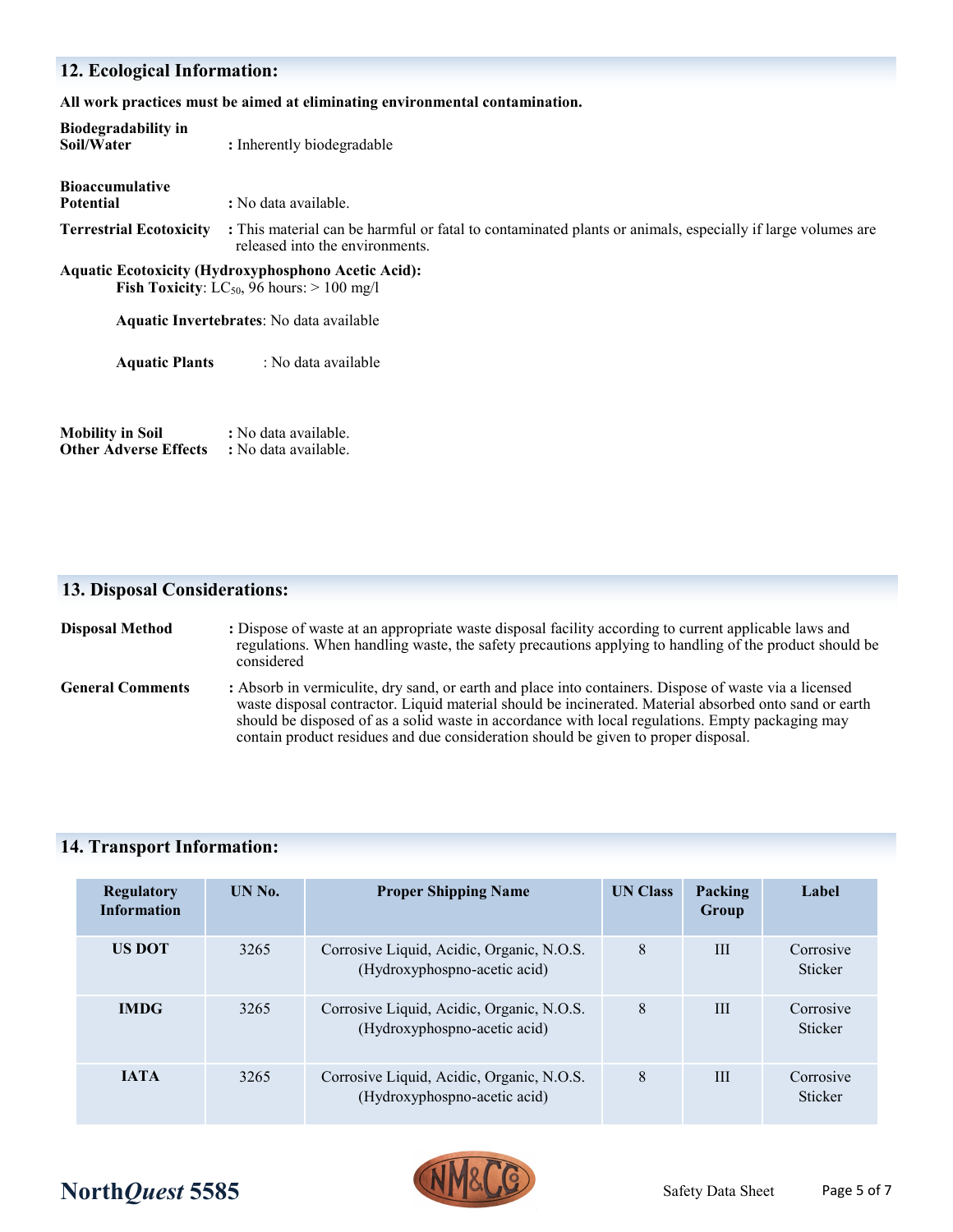### **15. Regulatory Information:**

#### **U.S. FEDERAL REGULATIONS:**

**TSCA:** All components of this product are listed on the TSCA inventory. **CERCLA**: Phosphoric Acid: 5,000 (2270 kg) **SARA TITLE III (EPCRA) Section 313:** No components of this product are listed. **SARA TITLE III (EPCRA) Section 311/312:** No components of this product are listed. Acute health hazard - Yes Chronic health hazard - No Fire Hazard - No Pressure Hazard - No Reactivity Hazard - No

### **16. Other Information:**

**HEALTH 3**

**FLAMMABILITY 0 PHYSICAL HAZARD 1 PERSONAL PROTECT** 

**HMIS and NFPA Rating Scale:**

**HMIS: Hazardous Materials Identification System**

**Numeric Scale for Health (Blue), Flammability (Red), and Physical Hazard (Yellow):**

| <b>HMIS Rating:*</b>                             | <b>RATING</b>  | <b>HEALTH</b>                                          | <b>FIRE HAZARD</b>                         | <b>PHYSICAL HAZARD</b>                                                                                                                                        |  |
|--------------------------------------------------|----------------|--------------------------------------------------------|--------------------------------------------|---------------------------------------------------------------------------------------------------------------------------------------------------------------|--|
| TH<br>3<br><b>MABILITY</b><br>0                  | 0              | No significant risk to<br>health                       | Will not burn                              | Product stable under ambient temperature and<br>condition.                                                                                                    |  |
| <b>CAL HAZARD</b><br><b>DNAL PROTECTION</b><br>C | 1              | Can cause irritation<br>or minor reversible<br>injury. | Must be preheated to<br>burn               | Product can become unstable at high tempera-<br>tures and pressures.                                                                                          |  |
|                                                  | $\overline{2}$ | Can cause tempo-<br>rary or residual<br>injury         | Ignites when moderate-<br>ly heated        | Product can become unstable and cause violent<br>chemical reaction at normal pressures and tem-<br>peratures                                                  |  |
|                                                  | 3              | Can cause serious<br>injury                            | Ignition occurs at nor-<br>mal temperature | Product capable of forming explosive mixtures and<br>is capable of detonation in presence of strong                                                           |  |
|                                                  | 4              | Can be lethal from<br>single or repeated<br>exposure.  | <b>Extremely flammable</b>                 | Product is highly explosive and unstable. Exother-<br>mic reactions possible with decomposition,<br>polymerization, reaction with water or self reac-<br>tion |  |

**Personal Protection Code C: Gloves + Safety Goggles + Chemical Apron**

#### **NFPA: National Fire Protection Association**

#### **Numeric Scale for Health (Blue), Fire Hazard (Red), and Reactivity (Yellow):**

**NFPA Rating:\***



| <b>RATING</b>  | <b>HEALTH</b>                                                 | <b>FIRE HAZARD</b>                       | <b>REACTIVITY</b>                                                                             |
|----------------|---------------------------------------------------------------|------------------------------------------|-----------------------------------------------------------------------------------------------|
| 0              | <b>Minimal Hazard</b>                                         | Will not burn                            | Normally Stable                                                                               |
| $\mathbf{1}$   | Can cause signifi-<br>cant irritation                         | Must be preheated to<br>burn             | Unstable at high temperatures                                                                 |
| $\overline{2}$ | Can cause tempo-<br>rary incapacitation<br>or residual injury | Ignites when moder-<br>ately heated      | Normally unstable. Can readily go under<br>violent chemical reaction but do not<br>detonate.  |
| 3              | Can cause perma-<br>nent injury.                              | Ignition occurs at<br>normal temperature | Capable of detonation, or of explosive<br>reaction, but requires a strong ignition<br>source. |
| 4              | Can be lethal.                                                | <b>Extremely flammable</b>               | May explode at normal temperatures<br>and pressures                                           |